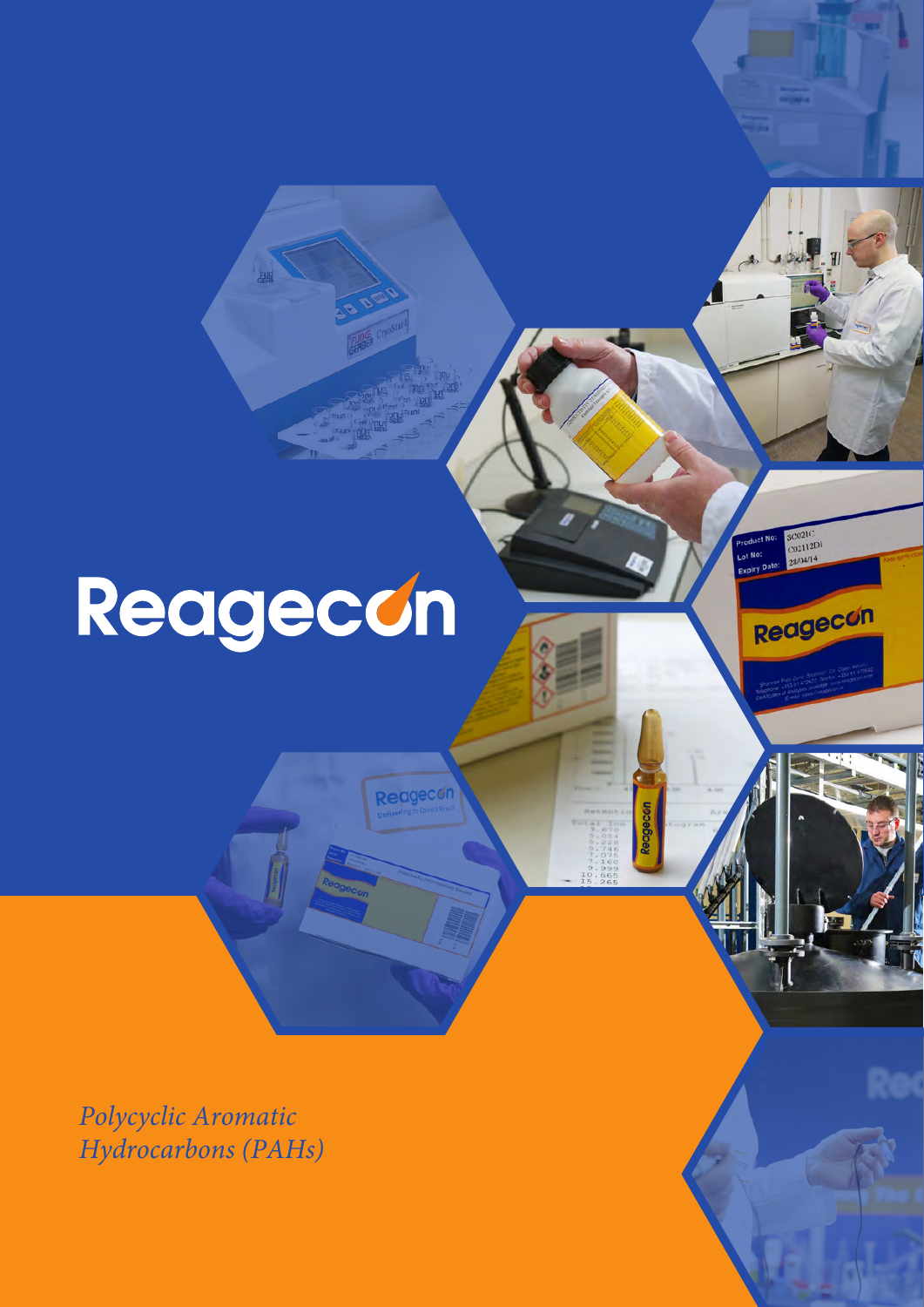# **Polycyclic Aromatic Hydrocarbons (PAHs)**

#### **Summary of Features & Benefits:**

#### Commercial Benefits

- Ready to use (dilute for use as calibration and/or quality control standards)
- Extensive range of organic compound mixes and single compound standards available
- Can be used with a variety of instruments including GC, GC-MS, HPLC and LC-MS
- Designed specifically for use in EPA or EU analytical methods
- •Presented in high quality amber ampoules
- Customised formulations available

#### Technical Benefits

• Produced in accordance with EPA methods

Reagecon

• Consistency of product –Independent, Traceable, Certified

8.00

 $10.00$ 

 $12.00$ 

Area &

 $0.517$ 

 $76$ 

Ratio

 $rac{83}{57}$ 

Acenaphthene <sup>Acchaphthene</sup><br><sup>2000ug/ml</sup> in Toluene

- Ideal for use in EPA 500, 600 and 8000 series methods
- Compound mix REPAH008 designed specifically for use in EPA 8310 method
- Certificates of Analysis and Safety Data Sheets available online

These products are prepared gravimetrically on a weight/weight basis. Both solute and solvent are weighed on a balance calibrated by Reagecon engineers using OIML traceable weights. Reagecon holds ISO 17025 accreditation for calibration of laboratory balances (INAB ref: 265C). The resulting Balance Certificate of Calibration is issued in accordance with the requirements of ISO/IEC 17025. The concentration of each standard is verified using an ISO 17025 accredited test method on a high performance calibrated Gas Chromatograph- Mass Spectrometer (GC-MS Instrument). The calibration of the GC-MS instrument is completed using high purity ISO Guide 34 accredited PAH standards similar in PAH concentration value to these products. The mass spectrum of each of the analytes is confirmed by comparison with the National Institute of Standards and Technology (NIST) mass spectral library.

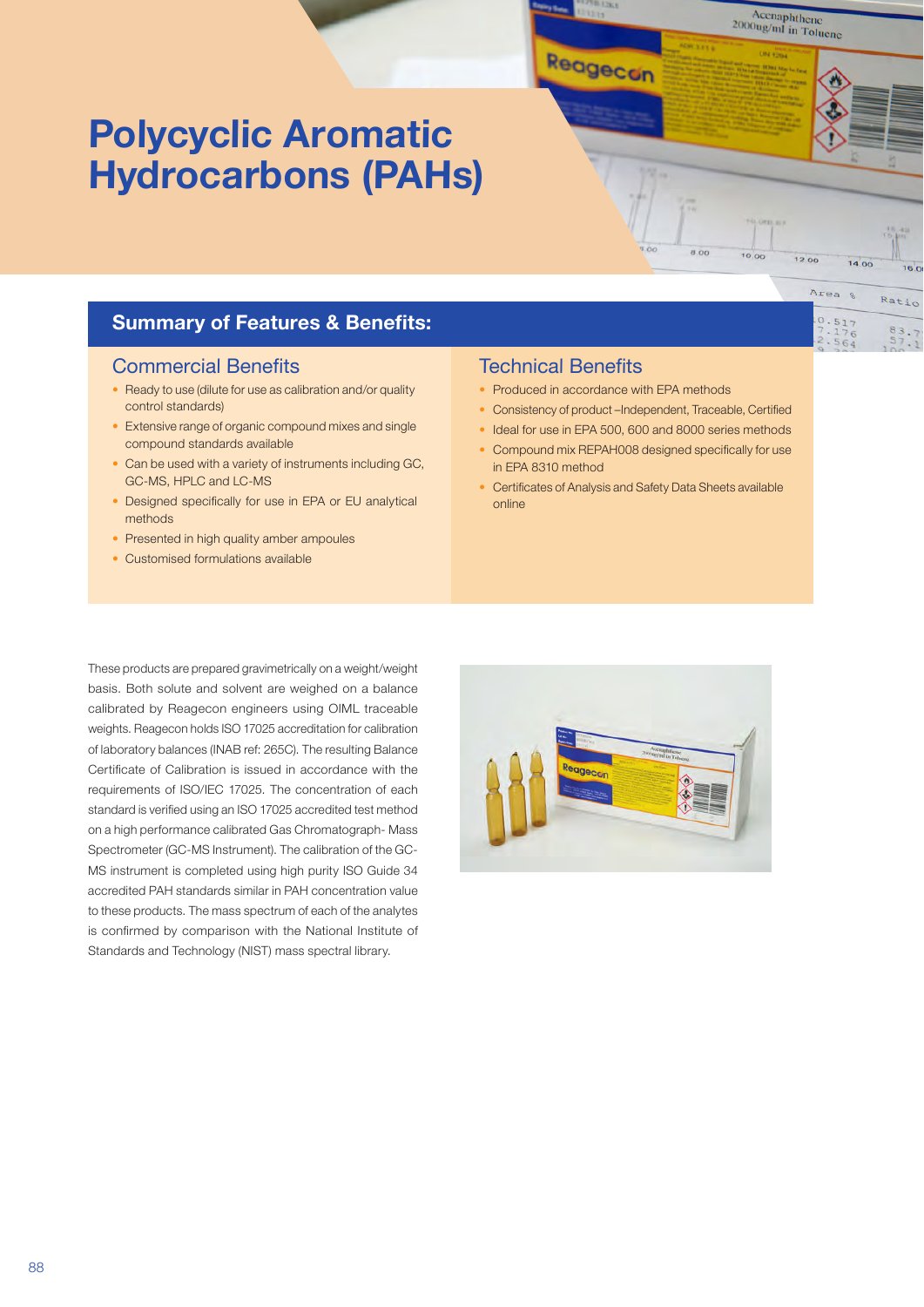## **Polycyclic Aromatic Hydrocarbons (PAHs) Multi Compound Standards**

| <b>Product No.</b>                          | <b>Description</b>                                  | <b>Concentration</b>          | <b>US EPA</b><br><b>Methods</b> | Packed in<br><b>Ampoule</b> |
|---------------------------------------------|-----------------------------------------------------|-------------------------------|---------------------------------|-----------------------------|
| REPAH001                                    | Acenaphthene                                        | Each analyte at 2,000µg/ml    | 610                             | 1ml                         |
| (16 Compound Mix)                           | Anthracene                                          | in high-purity                | 625                             |                             |
|                                             | Benzo(a)anthracene                                  | Benzene: Dichloromethane      | 8100                            |                             |
|                                             | Chrysene                                            | (Methylene Chloride)          |                                 |                             |
|                                             | Flouroanthene                                       |                               |                                 |                             |
|                                             | Fluorene                                            |                               |                                 |                             |
|                                             | Naphthalene                                         |                               |                                 |                             |
|                                             | Phenanthrene                                        |                               |                                 |                             |
|                                             | Pyrene                                              |                               |                                 |                             |
|                                             | Benzo(a)pyrene                                      |                               |                                 |                             |
|                                             | Benzo(b)flouroanthene                               |                               |                                 |                             |
|                                             | Benzo(g,h,i)perylene                                |                               |                                 |                             |
|                                             | Dibenzo(a,h)anthracene                              |                               |                                 |                             |
|                                             | Benzo(k)fluoroanthene                               |                               |                                 |                             |
|                                             | Indeno(1,2,3-cd)pyrene                              |                               |                                 |                             |
|                                             | Acenaphthylene                                      |                               |                                 |                             |
| REPAH002                                    | Acenaphthene                                        | Each analyte at 1,000µg/ml    | 610                             | 1ml                         |
| (16 Compound Mix)                           | Anthracene                                          | in high-purity                | 625                             |                             |
|                                             | Benzo(a)anthracene                                  | Benzene:Dichloromethane       | 8100                            |                             |
|                                             | Chrysene                                            | (Methylene Chloride)          |                                 |                             |
|                                             | Flouroanthene                                       |                               |                                 |                             |
|                                             | Fluorene                                            |                               |                                 |                             |
|                                             | Naphthalene                                         |                               |                                 |                             |
|                                             | Phenanthrene                                        |                               |                                 |                             |
|                                             | Pyrene                                              |                               |                                 |                             |
|                                             | Benzo(a)pyrene                                      |                               |                                 |                             |
|                                             | Benzo(b)flouroanthene                               |                               |                                 |                             |
|                                             | Benzo(g,h,i)perylene                                |                               |                                 |                             |
|                                             | Dibenzo(a,h)anthracene                              |                               |                                 |                             |
|                                             | Benzo(k)fluoroanthene                               |                               |                                 |                             |
|                                             | Indeno(1,2,3-cd)pyrene                              |                               |                                 |                             |
|                                             |                                                     |                               |                                 |                             |
|                                             | Acenaphthylene                                      |                               |                                 |                             |
| <b>Product No. Packed</b><br>in 1ml Ampoule | <b>Description - Each in</b><br><b>Acetonitrile</b> | <b>Concentration</b><br>µg/ml |                                 | <b>US EPA Methods</b>       |
| REPAH017                                    | Acenaphthene                                        | 100                           |                                 | 550                         |
| (16 compound mix)                           | Anthracene                                          | 100                           |                                 |                             |
|                                             | Acenaphthylene                                      | 50                            |                                 |                             |
|                                             | Benzo(a)anthracene                                  | 1                             |                                 |                             |
|                                             | Benzo(a)pyrene                                      | $\sqrt{5}$                    |                                 |                             |
|                                             | Benzo(b)flouroanthene                               | 1                             |                                 |                             |
|                                             | Benzo(g,h,i)perylene                                | $\sqrt{5}$                    |                                 |                             |
|                                             | Dibenzo(a,h)anthracene                              | 1                             |                                 |                             |
|                                             | Benzo(k)fluoroanthene                               | 50                            |                                 |                             |
|                                             | Chrysene                                            | 10                            |                                 |                             |
|                                             | Flouroanthene                                       | $\ensuremath{\mathsf{3}}$     |                                 |                             |
|                                             | Fluorene                                            | 100                           |                                 |                             |
|                                             | Indeno(1,2,3-cd)pyrene                              | 10                            |                                 |                             |
|                                             | Naphthalene                                         | 1000                          |                                 |                             |
|                                             | Phenanthrene                                        | 50                            |                                 |                             |
|                                             | Pyrene                                              | 50                            |                                 |                             |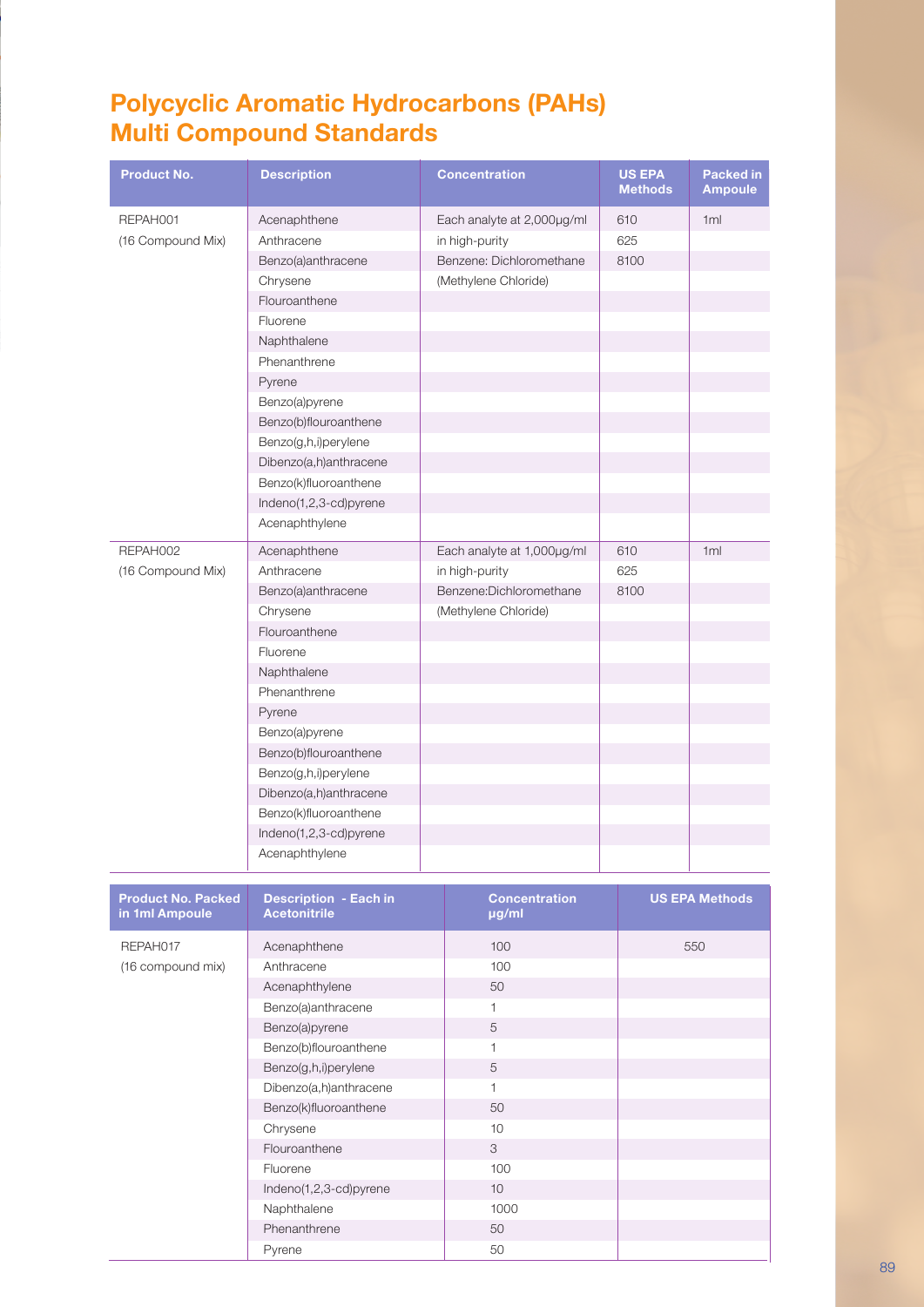#### **Polycyclic Aromatic Hydrocarbons (PAHs) Multi Compound Standards**

| <b>Product No.</b> | <b>Description</b>     | <b>Concentration</b>       | <b>US EPA</b><br><b>Methods</b> | Packed in<br><b>Ampoule</b> |
|--------------------|------------------------|----------------------------|---------------------------------|-----------------------------|
| REPAH004           | Acenaphthene           | Each analyte at 1,000µg/ml | 610                             | 1ml                         |
| (16 Compound Mix)  | Anthracene             | in high-purity Toluene     | 625                             |                             |
|                    | Benzo(a)anthracene     |                            |                                 |                             |
|                    | Chrysene               |                            |                                 |                             |
|                    | Fluoroanthene          |                            |                                 |                             |
|                    | Fluorene               |                            |                                 |                             |
|                    | Naphthalene            |                            |                                 |                             |
|                    | Phenanthrene           |                            |                                 |                             |
|                    | Pyrene                 |                            |                                 |                             |
|                    | Benzo(a)pyrene         |                            |                                 |                             |
|                    | Benzo(b)flouroanthene  |                            |                                 |                             |
|                    | Benzo(g,h,i)perylene   |                            |                                 |                             |
|                    | Dibenzo(a,h)anthracene |                            |                                 |                             |
|                    | Benzo(k)fluoroanthene  |                            |                                 |                             |
|                    | Indeno(1,2,3-cd)pyrene |                            |                                 |                             |
|                    | Acenaphthylene         |                            |                                 |                             |
| REPAH005           | Acenaphthene           | Each analyte at 100µg/ml   | 610                             | 1ml                         |
| (16 Compound Mix)  | Anthracene             | in high-purity Acetone     | 625                             |                             |
|                    | Benzo(a)anthracene     |                            | 8100                            |                             |
|                    | Chrysene               |                            |                                 |                             |
|                    | Flouroanthene          |                            |                                 |                             |
|                    | Fluorene               |                            |                                 |                             |
|                    | Naphthalene            |                            |                                 |                             |
|                    | Phenanthrene           |                            |                                 |                             |
|                    | Pyrene                 |                            |                                 |                             |
|                    | Benzo(a)pyrene         |                            |                                 |                             |
|                    | Benzo(b)flouroanthene  |                            |                                 |                             |
|                    | Benzo(g,h,i)perylene   |                            |                                 |                             |
|                    | Dibenzo(a,h)anthracene |                            |                                 |                             |
|                    | Benzo(k)fluoroanthene  |                            |                                 |                             |
|                    | Indeno(1,2,3-cd)pyrene |                            |                                 |                             |
|                    | Acenaphthylene         |                            |                                 |                             |
| REPAH006           | Acenaphthene           | Each analyte at 2,000µg/ml | 610                             | 1ml                         |
| (16 Compound Mix)  | Anthracene             | in high-purity Toluene     | 625                             |                             |
|                    | Benzo(a)anthracene     |                            | 8100                            |                             |
|                    | Chrysene               |                            |                                 |                             |
|                    | Flouroanthene          |                            |                                 |                             |
|                    | Fluorene               |                            |                                 |                             |
|                    | Naphthalene            |                            |                                 |                             |
|                    | Phenanthrene           |                            |                                 |                             |
|                    | Pyrene                 |                            |                                 |                             |
|                    | Benzo(a)pyrene         |                            |                                 |                             |
|                    | Benzo(b)flouroanthene  |                            |                                 |                             |
|                    | Benzo(g,h,i)perylene   |                            |                                 |                             |
|                    | Dibenzo(a,h)anthracene |                            |                                 |                             |
|                    | Benzo(k)fluoroanthene  |                            |                                 |                             |
|                    | Indeno(1,2,3-cd)pyrene |                            |                                 |                             |
|                    | Acenaphthylene         |                            |                                 |                             |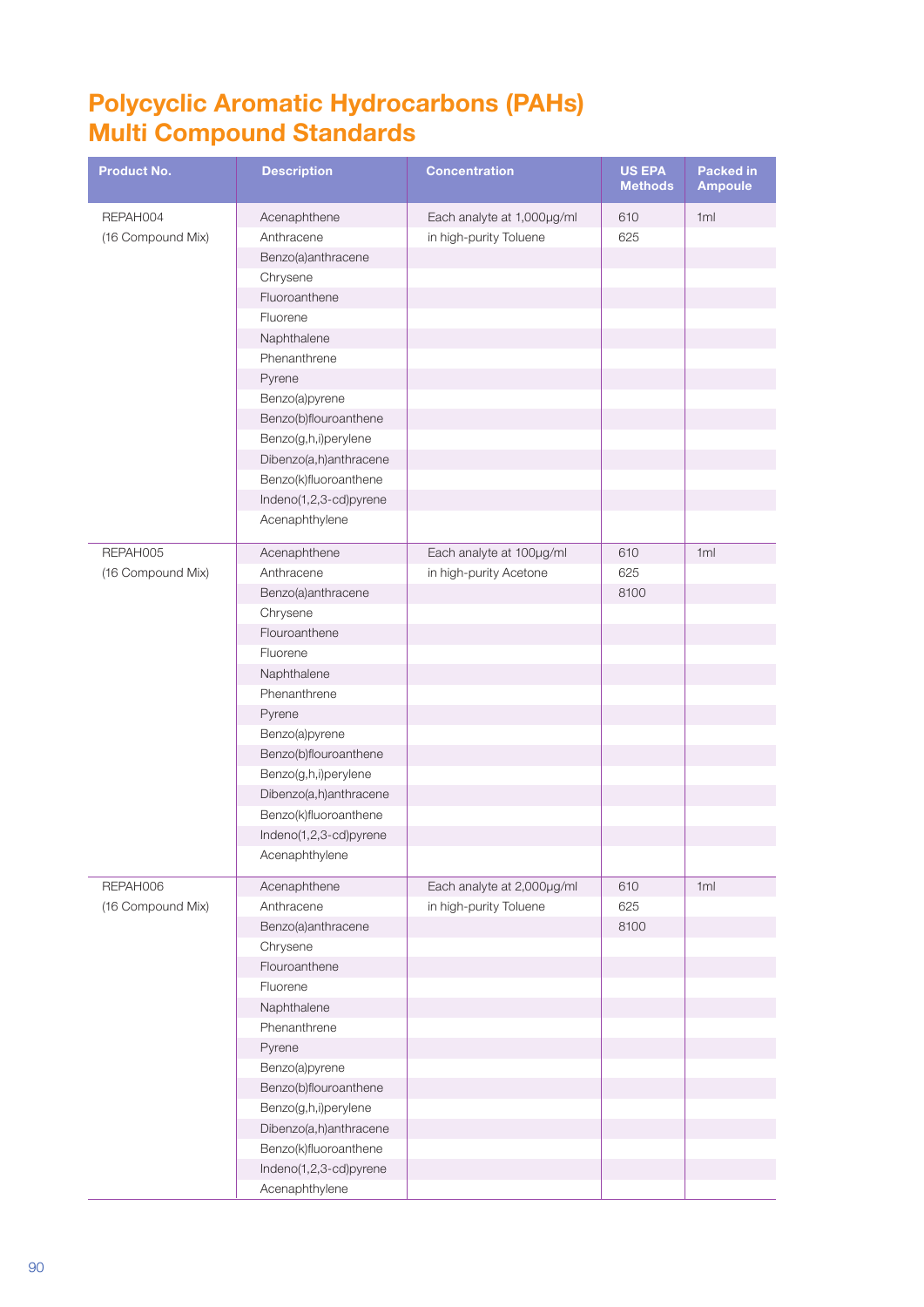## **Polycyclic Aromatic Hydrocarbons (PAHs) Multi Component Standards**

| <b>Product No.</b> | <b>Description</b>     | <b>Concentration</b>     | <b>US EPA</b><br><b>Methods</b> | Packed in<br><b>Ampoule</b> |
|--------------------|------------------------|--------------------------|---------------------------------|-----------------------------|
| REPAH007           | Acenaphthene           | Each analyte at 500µg/ml | 610                             | 1ml                         |
| (16 Compound Mix)  | Anthracene             | in high-purity Toluene   | 625                             |                             |
|                    | Benzo(a)anthracene     |                          | 8100                            |                             |
|                    | Chrysene               |                          |                                 |                             |
|                    | Flouroanthene          |                          |                                 |                             |
|                    | Fluorene               |                          |                                 |                             |
|                    | Naphthalene            |                          |                                 |                             |
|                    | Phenanthrene           |                          |                                 |                             |
|                    | Pyrene                 |                          |                                 |                             |
|                    | Benzo(a)pyrene         |                          |                                 |                             |
|                    | Benzo(b)flouroanthene  |                          |                                 |                             |
|                    | Benzo(g,h,i)perylene   |                          |                                 |                             |
|                    | Dibenzo(a,h)anthracene |                          |                                 |                             |
|                    | Benzo(k)fluoroanthene  |                          |                                 |                             |
|                    | Indeno(1,2,3-cd)pyrene |                          |                                 |                             |
|                    | Acenaphthylene         |                          |                                 |                             |

| <b>Product No. Packed</b><br>in 1ml Ampoule | <b>Description - Each in</b><br><b>Acetonitrile</b> | <b>Concentration</b><br>µg/ml |
|---------------------------------------------|-----------------------------------------------------|-------------------------------|
| REPAH010                                    | Acenaphthene                                        | 100                           |
| (16 compound mix)                           | Anthracene                                          | 10                            |
|                                             | Acenaphthylene                                      | 100                           |
|                                             | Benzo(a)anthracene                                  | 10                            |
|                                             | Benzo(a)pyrene                                      | 10                            |
|                                             | Benzo(b)flouroanthene                               | 10                            |
|                                             | Benzo(g,h,i)perylene                                | 10                            |
|                                             | Dibenzo(a,h)anthracene                              | 10                            |
|                                             | Benzo(k)fluoroanthene                               | 10                            |
|                                             | Chrysene                                            | 10                            |
|                                             | Flouroanthene                                       | 10                            |
|                                             | Fluorene                                            | 10                            |
|                                             | Indeno(1,2,3-cd)pyrene                              | 10                            |
|                                             | Naphthalene                                         | 100                           |
|                                             | Phenanthrene                                        | 10                            |
|                                             | Pyrene                                              | 10                            |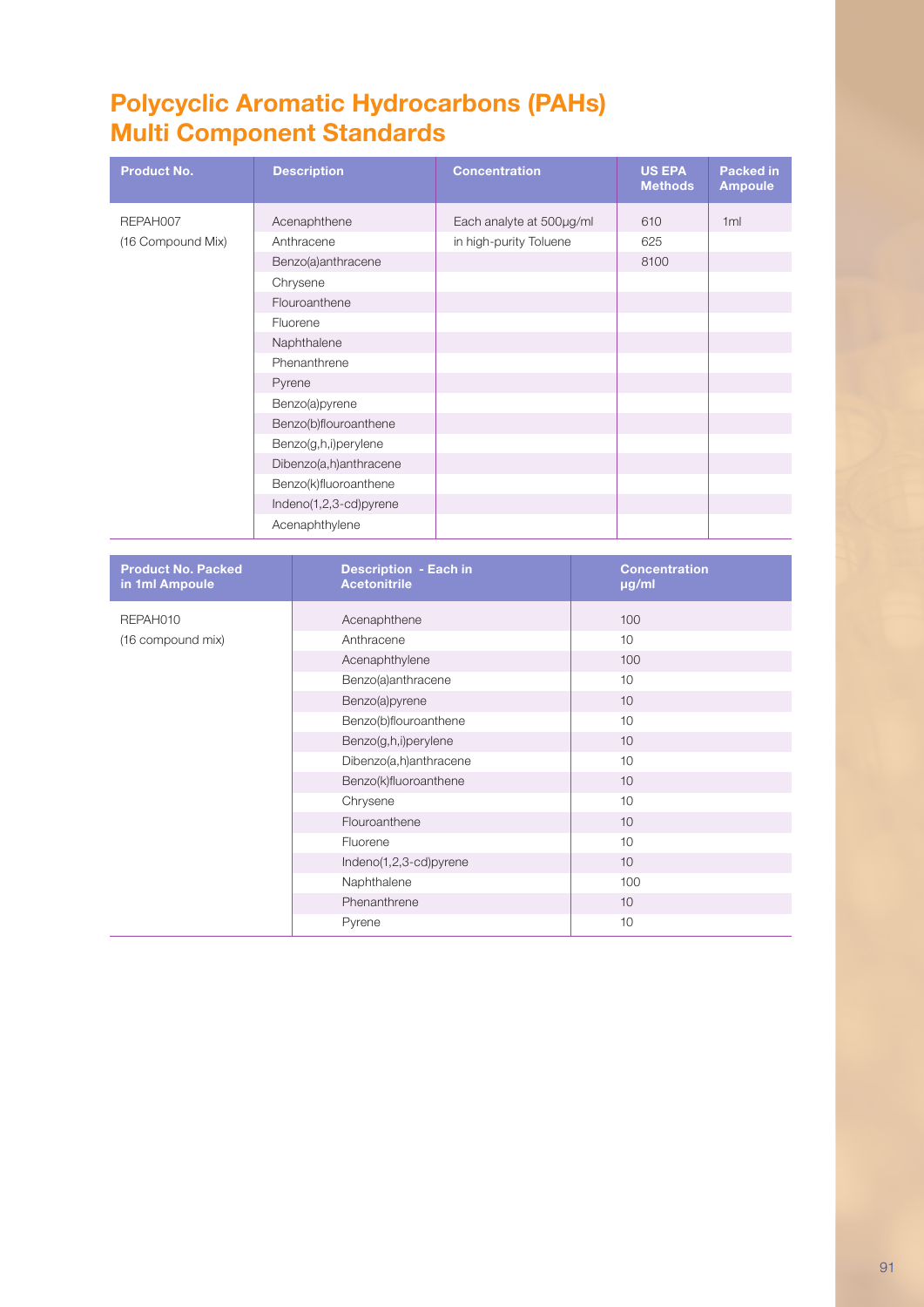| <b>Product No. Packed</b><br>in 1ml Ampoule | <b>Description - Each in</b><br><b>Acetonitrile</b> | <b>Concentration</b><br>µg/ml |
|---------------------------------------------|-----------------------------------------------------|-------------------------------|
| REPAH011                                    | Acenaphthene                                        | 100                           |
| (16 compound mix)                           | Anthracene                                          | 10                            |
|                                             | Acenaphthylene                                      | 200                           |
|                                             | Benzo(a)anthracene                                  | 10                            |
|                                             | Benzo(a)pyrene                                      | 10                            |
|                                             | Benzo(b)flouroanthene                               | 20                            |
|                                             | Benzo(g,h,i)perylene                                | 20                            |
|                                             | Dibenzo(a,h)anthracene                              | 20                            |
|                                             | Benzo(k)fluoroanthene                               | 10                            |
|                                             | Chrysene                                            | 10                            |
|                                             | Flouroanthene                                       | 20                            |
|                                             | Fluorene                                            | 20                            |
|                                             | Indeno(1,2,3-cd)pyrene                              | 10                            |
|                                             | Naphthalene                                         | 100                           |
|                                             | Phenanthrene                                        | 10                            |
|                                             | Pyrene                                              | 10                            |
| REPAH012                                    | Acenaphthene                                        | 100                           |
| (16 compound mix)                           | Anthracene                                          | 400                           |
|                                             | Acenaphthylene                                      | 40                            |
|                                             | Benzo(a)anthracene                                  | 1000                          |
|                                             | Benzo(a)pyrene                                      | 400                           |
|                                             | Benzo(b)flouroanthene                               | 2000                          |
|                                             | Benzo(g,h,i)perylene                                | 20                            |
|                                             | Dibenzo(a,h)anthracene                              | 20                            |
|                                             | Benzo(k)fluoroanthene                               | 400                           |
|                                             | Chrysene                                            | 1000                          |
|                                             | Flouroanthene                                       | 10                            |
|                                             | Fluorene                                            | 20                            |
|                                             | Indeno(1,2,3-cd)pyrene                              | 20                            |
|                                             | Naphthalene                                         | 40                            |
|                                             | Phenanthrene                                        | 10                            |
|                                             | Pyrene                                              | 10                            |
| REPAH014                                    | Acenaphthene                                        | 1000                          |
| (16 compound mix)                           | Anthracene                                          | 63                            |
|                                             | Acenaphthylene                                      | 1000                          |
|                                             | Benzo(a)anthracene                                  | 1                             |
|                                             | Benzo(a)pyrene                                      | $\mathbf 5$                   |
|                                             | Benzo(b)flouroanthene                               | $\mathbf{1}$                  |
|                                             | Benzo(g,h,i)perylene                                | $\,$ 5 $\,$                   |
|                                             | Dibenzo(a,h)anthracene                              | 13                            |
|                                             | Benzo(k)fluoroanthene                               | $\mathbf 1$                   |
|                                             | Chrysene                                            | 63                            |
|                                             | Flouroanthene                                       | $\,3$                         |
|                                             | Fluorene                                            | 100                           |
|                                             | Indeno(1,2,3-cd)pyrene                              | $13$                          |
|                                             | Naphthalene                                         | 1000                          |
|                                             | Phenanthrene                                        | 50                            |
|                                             |                                                     |                               |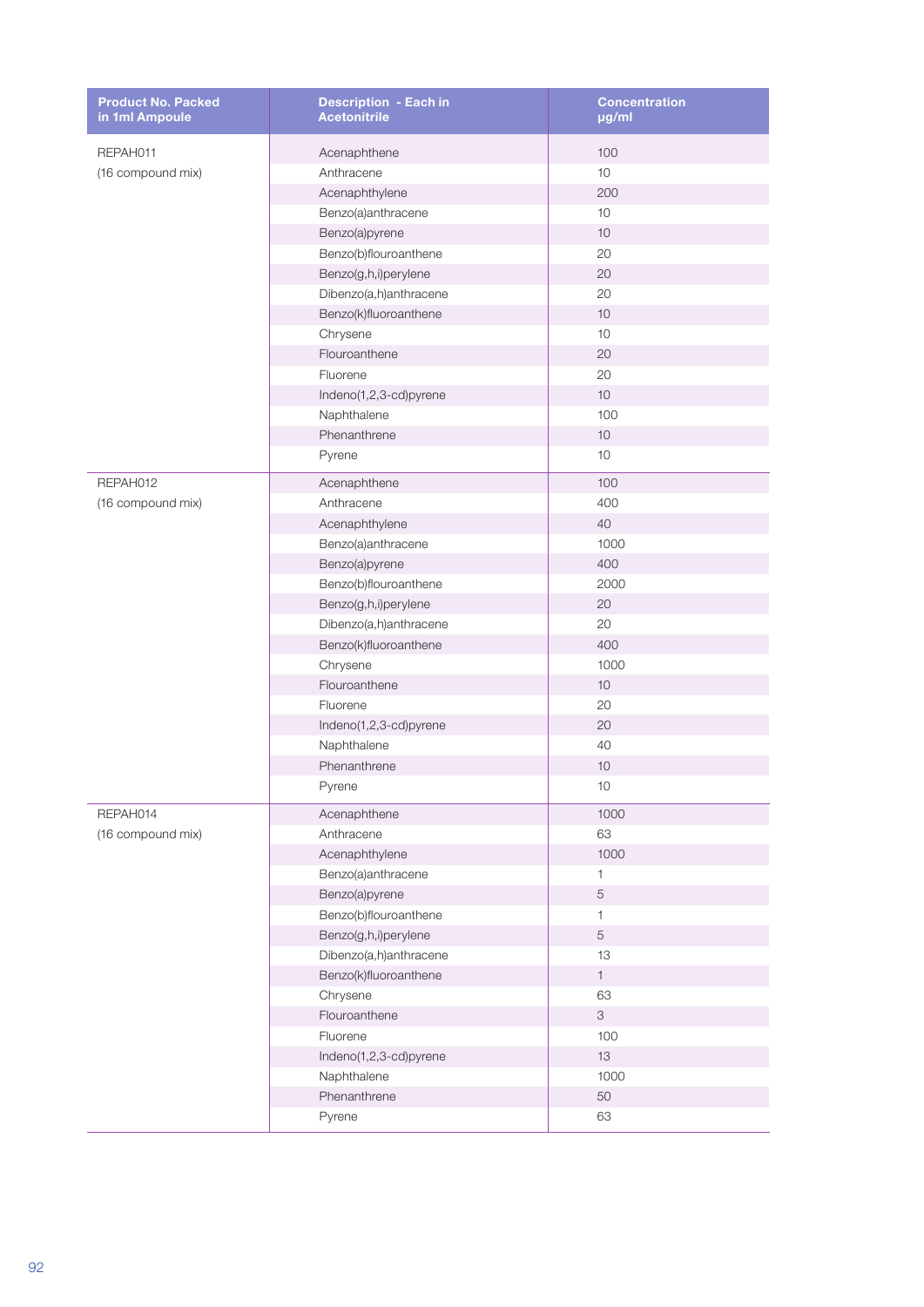| <b>Product No. Packed</b><br>in 1ml Ampoule | <b>Description - Each in</b><br><b>Acetonitrile</b> | <b>Concentration</b><br>µg/ml                 |
|---------------------------------------------|-----------------------------------------------------|-----------------------------------------------|
| REPAH015                                    | Acenaphthene                                        | 100                                           |
| (16 compound mix)                           | Anthracene                                          | 100                                           |
|                                             | Acenaphthylene                                      | 100                                           |
|                                             | Benzo(a)anthracene                                  | 10                                            |
|                                             | Benzo(a)pyrene                                      | 10                                            |
|                                             | Benzo(b)flouroanthene                               | 10                                            |
|                                             | Benzo(g,h,i)perylene                                | 10                                            |
|                                             | Dibenzo(a,h)anthracene                              | 10                                            |
|                                             | Benzo(k)fluoroanthene                               | 5                                             |
|                                             | Chrysene                                            | 10                                            |
|                                             | Flouroanthene                                       | 10                                            |
|                                             | Fluorene                                            | 100                                           |
|                                             | Indeno(1,2,3-cd)pyrene                              | 10                                            |
|                                             | Naphthalene                                         | 100                                           |
|                                             | Phenanthrene                                        | 100                                           |
|                                             | Pyrene                                              | 10                                            |
|                                             |                                                     |                                               |
| <b>Product No. Packed</b><br>in 1ml Ampoule | <b>Description - Each in</b><br><b>Acetonitrile</b> | <b>Concentration</b><br>$\overline{\mu}$ g/ml |
| REPAH016                                    | Acenaphthene                                        | 20                                            |

| REPAH016          | Acenaphthene           | 20             |  |
|-------------------|------------------------|----------------|--|
| (16 compound mix) | Anthracene             | $\overline{1}$ |  |
|                   | Acenaphthylene         | 15             |  |
|                   | Benzo(a)anthracene     | $\overline{4}$ |  |
|                   | Benzo(a)pyrene         | 5              |  |
|                   | Benzo(b)flouroanthene  | $\overline{4}$ |  |
|                   | Benzo(g,h,i)perylene   | $\overline{4}$ |  |
|                   | Dibenzo(a,h)anthracene | $\overline{4}$ |  |
|                   | Benzo(k)fluoroanthene  | 5              |  |
|                   | Chrysene               | 4              |  |
|                   | Flouroanthene          | 8              |  |
|                   | Fluorene               | 5              |  |
|                   | Indeno(1,2,3-cd)pyrene | 5              |  |
|                   | Naphthalene            | 20             |  |
|                   | Phenanthrene           | $\overline{4}$ |  |
|                   | Pyrene                 | 9              |  |

| <b>Product No. Packed</b><br>in 1ml Ampoule | <b>Description - Each in</b><br><b>Methylene Chloride</b> | <b>Concentration</b><br>µg/ml |
|---------------------------------------------|-----------------------------------------------------------|-------------------------------|
| REPAH020                                    | Acenaphthene                                              | 100                           |
| (16 compound mix)                           | Anthracene                                                | 100                           |
|                                             | Acenaphthylene                                            | 200                           |
|                                             | Benzo(a)anthracene                                        | 100                           |
|                                             | Benzo(a)pyrene                                            | 100                           |
|                                             | Benzo(b)flouroanthene                                     | 200                           |
|                                             | Benzo(g,h,i)perylene                                      | 200                           |
|                                             | Dibenzo(a,h)anthracene                                    | 200                           |
|                                             | Benzo(k)fluoroanthene                                     | 100                           |
|                                             | Chrysene                                                  | 100                           |
|                                             | Flouroanthene                                             | 200                           |
|                                             | Fluorene                                                  | 200                           |
|                                             | Indeno(1,2,3-cd)pyrene                                    | 100                           |
|                                             | Naphthalene                                               | 1000                          |
|                                             | Phenanthrene                                              | 100                           |
|                                             | Pyrene                                                    | 100                           |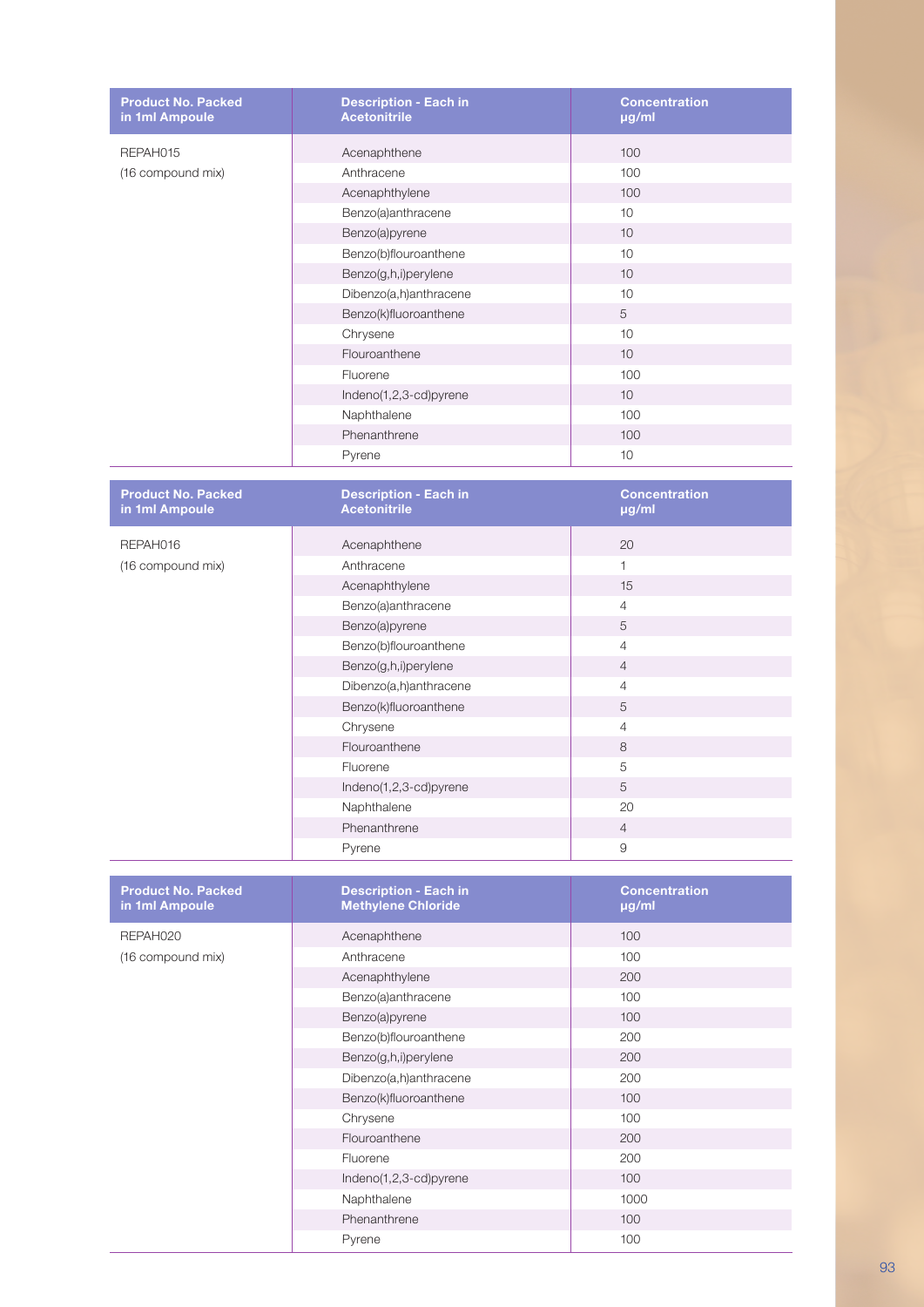| <b>Product No. Packed</b><br>in 1ml Ampoule | <b>Description - Each in</b><br><b>Methylene Chloride</b> | <b>Concentration</b><br>µg/ml |
|---------------------------------------------|-----------------------------------------------------------|-------------------------------|
| REPAH021                                    | Acenaphthene                                              | 1000                          |
| (16 compound mix)                           | Anthracene                                                | 1000                          |
|                                             | Acenaphthylene                                            | 1000                          |
|                                             | Benzo(a)anthracene                                        | 100                           |
|                                             | Benzo(a)pyrene                                            | 100                           |
|                                             | Benzo(b)flouroanthene                                     | 100                           |
|                                             | Benzo(g,h,i)perylene                                      | 100                           |
|                                             | Dibenzo(a,h)anthracene                                    | 100                           |
|                                             | Benzo(k)fluoroanthene                                     | 50                            |
|                                             | Chrysene                                                  | 100                           |
|                                             | Flouroanthene                                             | 100                           |
|                                             | Fluorene                                                  | 1000                          |
|                                             | Indeno(1,2,3-cd)pyrene                                    | 100                           |
|                                             | Naphthalene                                               | 1000                          |
|                                             | Phenanthrene                                              | 1000                          |
|                                             | Pyrene                                                    | 100                           |
|                                             |                                                           |                               |
| <b>Product No. Packed</b><br>in 1ml Ampoule | <b>Description - Each in</b><br><b>Acetonitrile</b>       | <b>Concentration</b><br>µg/ml |
| REPAH027                                    | Anthracene                                                | 50                            |
| (13 compound mix)                           | Benzo(a)anthracene                                        | 50                            |
|                                             | Benzo(a)pyrene                                            | 50                            |
|                                             | Benzo(b)flouroanthene                                     | 100                           |
|                                             | Benzo(g,h,i)perylene                                      | 100                           |
|                                             | Dibenzo(a,h)anthracene                                    | 100                           |
|                                             | Benzo(k)fluoroanthene                                     | 50                            |
|                                             | Chrysene                                                  | 50                            |
|                                             | Flouroanthene                                             | 100                           |
|                                             | Fluorene                                                  | 100                           |
|                                             | Indeno(1,2,3-cd)pyrene                                    | 50                            |
|                                             | Phenanthrene                                              | 50                            |
|                                             | Pyrene                                                    | 50                            |
|                                             |                                                           |                               |
| <b>Product No. Packed</b><br>in 1ml Ampoule | <b>Description - Each in</b><br><b>Acetonitrile</b>       | <b>Concentration</b><br>µg/ml |
| REPAH032                                    | Acenaphthylene                                            | 400                           |
| (9 compound mix)                            | Benzo(g,h,i)perylene                                      | 200                           |
|                                             | Dibenzo(a,h)anthracene                                    | 200                           |
|                                             | Flouroanthene                                             | 100                           |
|                                             | Fluorene                                                  | 200                           |
|                                             | Indeno(1,2,3-cd)pyrene                                    | 100                           |
|                                             | Naphthalene                                               | 400                           |
|                                             | Phenanthrene                                              | 100                           |
|                                             | Pyrene                                                    | 100                           |
|                                             |                                                           |                               |
| <b>Product No. Packed</b><br>in 1ml Ampoule | <b>Description - Each in</b><br><b>Acetonitrile</b>       | <b>Concentration</b><br>µg/ml |
| REPAH033                                    | Anthracene                                                | 100                           |
| (8 compound mix)                            | Benzo(a)anthracene                                        | 10                            |
|                                             | Benzo(a)pyrene                                            | 10                            |
|                                             | Benzo(b)flouroanthene                                     | 10                            |
|                                             | Benzo(g,h,i)perylene                                      | 10                            |
|                                             | Chrysene                                                  | 10                            |
|                                             | Flouroanthene                                             | $10$                          |
|                                             | Phenanthrene                                              | 100                           |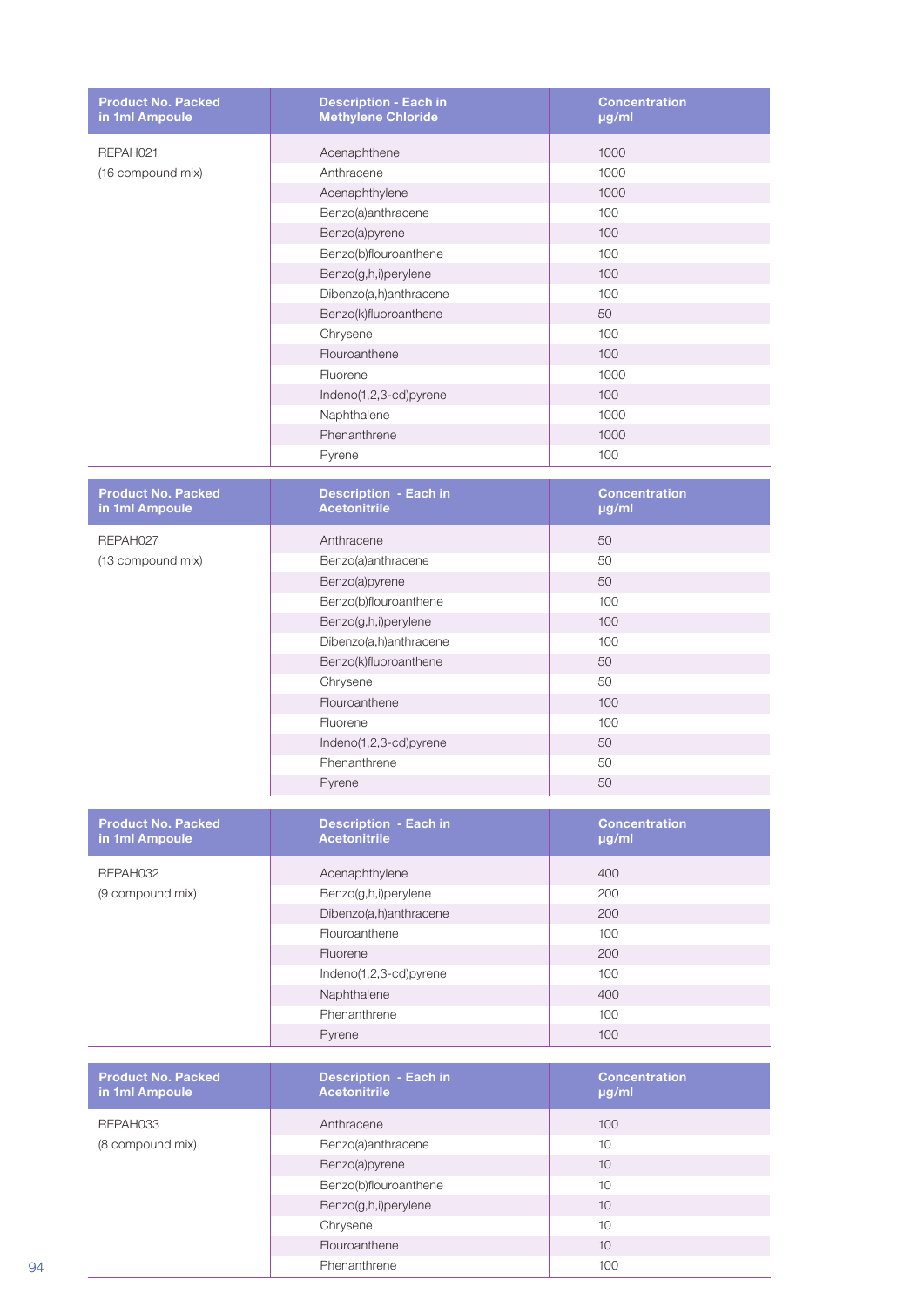| <b>Product No. Packed</b><br>in 1ml Ampoule | <b>Description - Each in</b><br><b>Acetonitrile</b> | <b>Concentration</b><br>$\mu$ g/ml |
|---------------------------------------------|-----------------------------------------------------|------------------------------------|
| REPAH034                                    | Anthracene                                          | 100                                |
| (7 compound mix)                            | Acenaphthylene                                      | 100                                |
|                                             | Dibenzo(a,h)anthracene                              | 5                                  |
|                                             | Benzo(k)fluoroanthene                               | 10                                 |
|                                             | $Indeno(1,2,3-cd)pyrene$                            | 10                                 |
|                                             | Naphthalene                                         | 100                                |
|                                             | Pyrene                                              | 10                                 |

| <b>Product No. Packed</b><br>in 1ml Ampoule | Description - 100µg/ml Each<br>in Acetonitrile | <b>Product No. Packed</b><br>in 1ml Ampoule | <b>Description - 10µg/ml Each</b><br>in Acetonitrile |
|---------------------------------------------|------------------------------------------------|---------------------------------------------|------------------------------------------------------|
| REPAH035                                    | Benzo(a)pyrene                                 | REPAH036                                    | Benzo(a)pyrene                                       |
| (6 compound mix)                            | Benzo(b)flouroanthene                          | (6 compound mix)                            | Benzo(b)flouroanthene                                |
|                                             | Benzo(g,h,i)perylene                           |                                             | Benzo(g,h,i)perylene                                 |
|                                             | Benzo(k)fluoroanthene                          |                                             | Benzo(k)fluoroanthene                                |
|                                             | Flouroanthene                                  |                                             | Flouroanthene                                        |
|                                             | $Indeno(1,2,3-cd)pyrene$                       |                                             | Indeno $(1,2,3$ -cd)pyrene                           |

| <b>Product No. Packed</b><br>in 1ml Ampoule | Description - 2µg/ml Each<br>in Acetonitrile | <b>Product No. Packed</b><br>in 1ml Ampoule | Description - 200µg/ml Each<br>in Acetonitrile |
|---------------------------------------------|----------------------------------------------|---------------------------------------------|------------------------------------------------|
| REPAH037                                    | Benzo(a)pyrene                               | REPAH038                                    | Anthracene                                     |
| (6 compound mix)                            | Benzo(b)flouroanthene                        | (5 compound mix)                            | Benzo(a)pyrene                                 |
|                                             | Benzo(g,h,i)perylene                         |                                             | Chrysene                                       |
|                                             | Dibenzo(a,h)anthracene                       |                                             | Phenanthrene                                   |
|                                             | Flouroanthene                                |                                             | Pyrene                                         |
|                                             | $Indeno(1,2,3-cd)pyrene$                     |                                             |                                                |

| <b>Product No. Packed</b><br>in 1ml Ampoule | Description - 100µg/ml Each in<br><b>Methylene Chloride</b> | <b>Product No. Packed</b><br>in 1ml Ampoule | Description - 2000µg/ml Each in<br><b>Methylene Chloride</b> |
|---------------------------------------------|-------------------------------------------------------------|---------------------------------------------|--------------------------------------------------------------|
| REPAH039                                    | Benzo(a)pyrene                                              | REPAH040                                    | Benzo(a)anthracene                                           |
| (5 compound mix)                            | Benzo(b)flouroanthene                                       | (5 compound mix)                            | Benzo(a)pyrene                                               |
|                                             | Benzo(g,h,i)perylene                                        |                                             | Fluorene                                                     |
|                                             | Benzo(k)fluoroanthene                                       |                                             | Naphthalene                                                  |
|                                             | Indeno(1,2,3-cd)pyrene                                      |                                             | Phenanthrene                                                 |

| <b>Product No. Packed</b><br>in 1ml Ampoule | Description - 100µg/ml Each<br>in Acetonitrile | <b>Product No. Packed</b><br>in 1ml Ampoule | Description -<br>in Acetonitril |
|---------------------------------------------|------------------------------------------------|---------------------------------------------|---------------------------------|
| REPAH041                                    | Acenaphthene                                   | REPAH013                                    | Acenaphthene                    |
| (5 compound mix)                            | Anthracene                                     | (16 compound mix)                           | Anthracene                      |
|                                             | Benzo(a)pyrene                                 |                                             | Acenaphthyler                   |
|                                             | Chrysene                                       |                                             | Benzo(a)anthra                  |
|                                             | Pyrene                                         |                                             | Benzo(a)pyren                   |

| <b>Product No. Packed</b><br>in 1ml Ampoule | Description - 10µg/ml Each<br>in Acetonitrile |
|---------------------------------------------|-----------------------------------------------|
| REPAH013                                    | Acenaphthene                                  |
| (16 compound mix)                           | Anthracene                                    |
|                                             | Acenaphthylene                                |
|                                             | Benzo(a)anthracene                            |
| Pyrene                                      |                                               |
|                                             | Benzo(b)flouroanthene                         |
|                                             | Benzo(g,h,i)perylene                          |
|                                             | Dibenzo(a,h)anthracene                        |
|                                             | Benzo(k)fluoroanthene                         |
|                                             | Chrysene                                      |
|                                             | Flouroanthene                                 |
|                                             | Fluorene                                      |
|                                             | Indeno(1,2,3-cd)pyrene                        |
|                                             | Naphthalene                                   |
|                                             | Phenanthrene                                  |
|                                             | Pyrene                                        |
|                                             |                                               |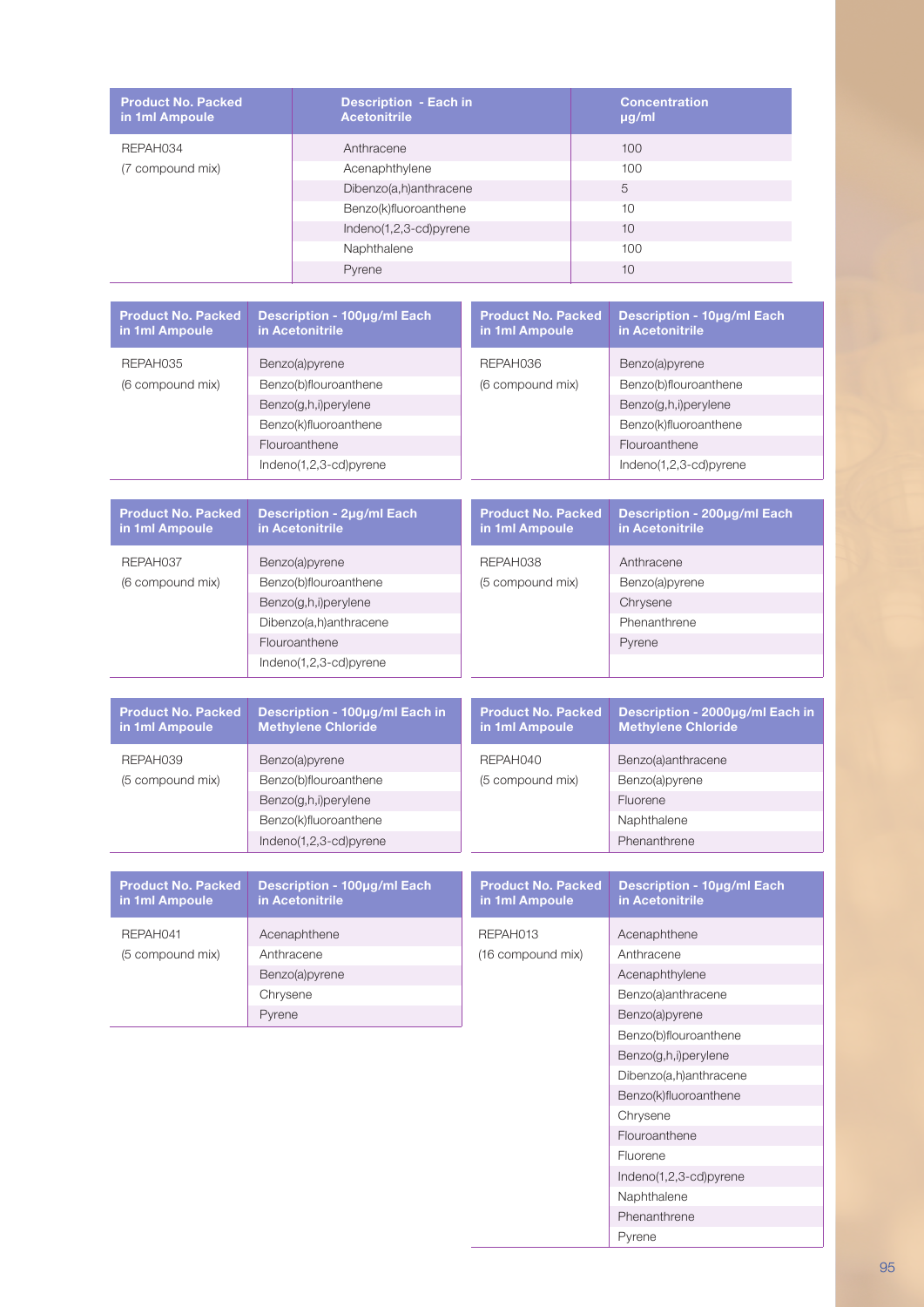| <b>Product No. Packed</b><br>in 1ml Ampoule                                         | Description - 20µg/ml Each in<br><b>Methylene Chloride</b> | <b>Product No. Packed</b><br>in 1ml Ampoule | Description - 100µg/ml Each in<br><b>Methylene Chloride</b> |
|-------------------------------------------------------------------------------------|------------------------------------------------------------|---------------------------------------------|-------------------------------------------------------------|
| REPAH018                                                                            | Acenaphthene                                               | REPAH019                                    | Acenaphthene                                                |
| (16 compound mix)                                                                   | Anthracene                                                 | (16 compound mix)                           | Anthracene                                                  |
|                                                                                     | Acenaphthylene                                             |                                             | Acenaphthylene                                              |
|                                                                                     | Benzo(a)anthracene                                         | Benzo(a)anthracene                          |                                                             |
|                                                                                     | Benzo(a)pyrene                                             |                                             | Benzo(a)pyrene                                              |
|                                                                                     | Benzo(b)flouroanthene                                      |                                             | Benzo(b)flouroanthene                                       |
| Benzo(g,h,i)perylene<br>Dibenzo(a,h)anthracene<br>Benzo(k)fluoroanthene<br>Chrysene |                                                            |                                             | Benzo(g,h,i)perylene                                        |
|                                                                                     |                                                            |                                             | Dibenzo(a,h)anthracene                                      |
|                                                                                     |                                                            | Benzo(k)fluoroanthene                       |                                                             |
|                                                                                     |                                                            |                                             | Chrysene                                                    |
|                                                                                     | Flouroanthene                                              |                                             | Flouroanthene                                               |
|                                                                                     | Fluorene                                                   |                                             | Fluorene                                                    |
|                                                                                     | Indeno(1,2,3-cd)pyrene                                     |                                             | Indeno(1,2,3-cd)pyrene                                      |
|                                                                                     | Naphthalene                                                |                                             | Naphthalene                                                 |
|                                                                                     | Phenanthrene                                               |                                             | Phenanthrene                                                |
|                                                                                     | Pyrene                                                     |                                             | Pyrene                                                      |

| <b>Product No. Packed</b><br>in 1ml Ampoule | Description - 10µg/ml Each in<br><b>Acetonitrile</b> | <b>Product No. Packed</b><br>in 1ml Ampoule | Description - 10µg/ml Each in<br><b>Acetonitrile</b> |                       |
|---------------------------------------------|------------------------------------------------------|---------------------------------------------|------------------------------------------------------|-----------------------|
| REPAH022                                    | Acenaphthene                                         | REPAH023                                    | Anthracene                                           |                       |
| (15 compound mix)                           | Acenaphthylene                                       | (15 compound mix)                           | Acenaphthylene                                       |                       |
|                                             | Benzo(a)anthracene                                   |                                             | Benzo(a)anthracene                                   |                       |
|                                             | Benzo(a)pyrene                                       |                                             | Benzo(a)pyrene                                       |                       |
|                                             | Benzo(b)flouroanthene                                |                                             | Benzo(b)flouroanthene                                |                       |
|                                             | Benzo(g,h,i)perylene                                 |                                             | Benzo(g,h,i)perylene                                 |                       |
|                                             | Dibenzo(a,h)anthracene                               |                                             | Dibenzo(a,h)anthracene                               |                       |
|                                             | Benzo(k)fluoroanthene                                |                                             |                                                      | Benzo(k)fluoroanthene |
|                                             | Chrysene                                             |                                             | Chrysene                                             |                       |
|                                             | Flouroanthene                                        |                                             | Flouroanthene                                        |                       |
|                                             | Fluorene                                             |                                             | Fluorene                                             |                       |
|                                             | $Indeno(1,2,3-cd)pyrene$                             |                                             | Indeno(1,2,3-cd)pyrene                               |                       |
|                                             | Naphthalene                                          |                                             | Naphthalene                                          |                       |
|                                             | Phenanthrene                                         |                                             | Phenanthrene                                         |                       |
|                                             | Pyrene                                               |                                             | Pyrene                                               |                       |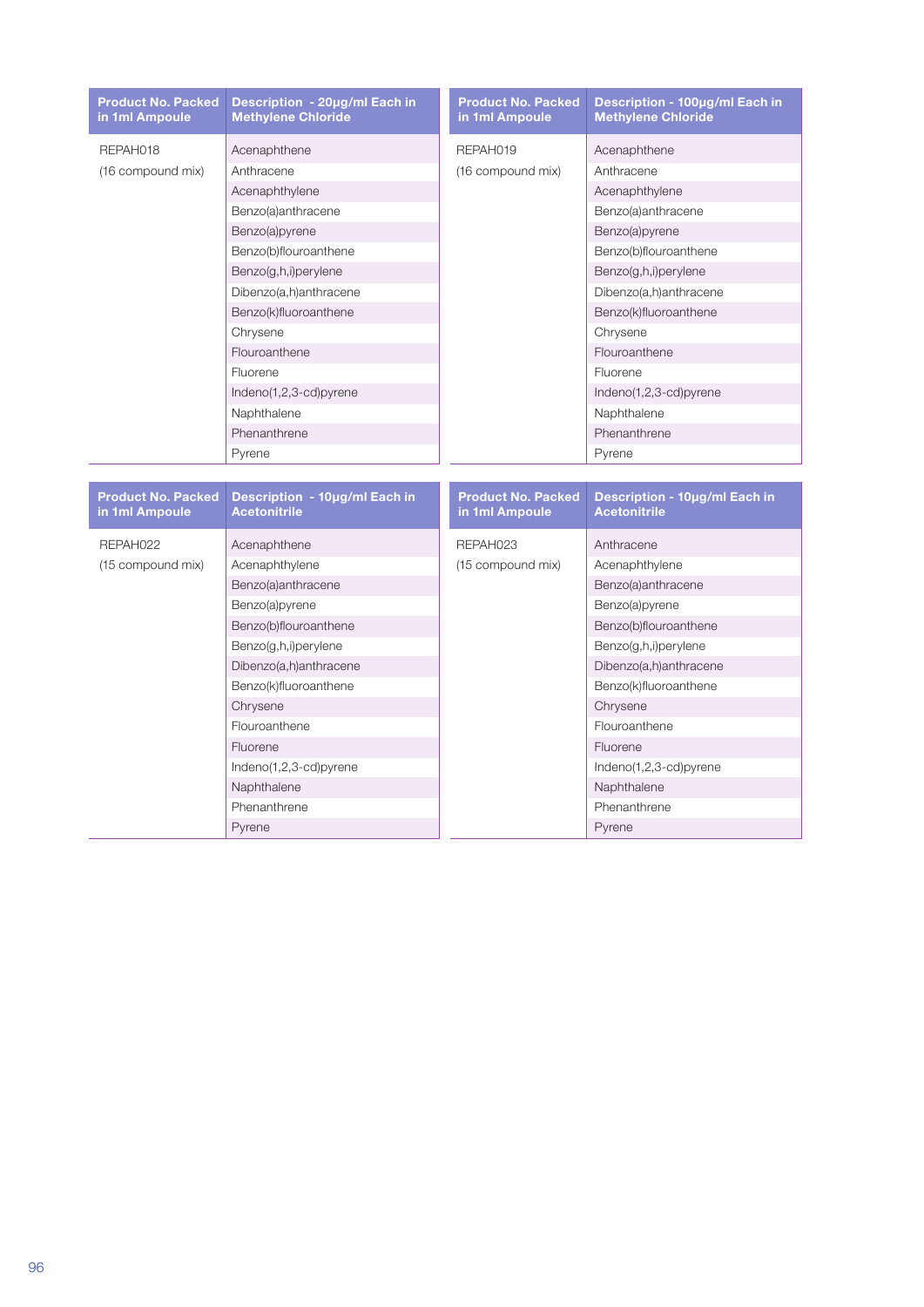| <b>Product No. Packed</b><br>in 1ml Ampoule | Description - 50µg/ml Each in<br><b>Acetonitrile</b> | <b>Product No. Packed</b><br>in 1ml Ampoule | Description - 100µg/ml Each in<br><b>Acetonitrile</b> |
|---------------------------------------------|------------------------------------------------------|---------------------------------------------|-------------------------------------------------------|
| REPAH028                                    | Acenaphthene                                         | REPAH029                                    | Benzo(a)anthracene                                    |
| (13 compound mix)                           | Anthracene                                           | (10 compound mix)                           | Benzo(a)pyrene                                        |
|                                             | Acenaphthylene                                       |                                             | Benzo(b)flouroanthene                                 |
|                                             | Benzo(a)anthracene                                   |                                             | Benzo(g,h,i)perylene                                  |
|                                             | Benzo(a)pyrene                                       |                                             | Dibenzo(a,h)anthracene                                |
|                                             | Benzo(g,h,i)perylene                                 |                                             | Benzo(k)fluoroanthene                                 |
|                                             | Dibenzo(a,h)anthracene                               |                                             | Chrysene                                              |
|                                             | Benzo(k)fluoroanthene                                |                                             | Flouroanthene                                         |
|                                             | Chrysene                                             |                                             | Indeno(1,2,3-cd)pyrene                                |
|                                             | Flouroanthene                                        |                                             | Pyrene                                                |
|                                             | Fluorene                                             |                                             |                                                       |
|                                             | $Indeno(1,2,3-cd)pyrene$                             |                                             |                                                       |
|                                             | Naphthalene                                          |                                             |                                                       |

| <b>Product No. Packed</b><br>in 1ml Ampoule | Description - 2000µg/ml Each in<br><b>Methylene Chloride</b> | <b>Product No. Packed</b><br>in 1ml Ampoule | Description - 2000µg/ml Each in<br><b>Methylene Chloride</b> |
|---------------------------------------------|--------------------------------------------------------------|---------------------------------------------|--------------------------------------------------------------|
| REPAH030                                    | Benzo(a)anthracene                                           | REPAH031                                    | Benzo(a)anthracene                                           |
| (10 compound mix)                           | Benzo(a)pyrene                                               | (10 compound mix)                           | Benzo(a)pyrene                                               |
|                                             | Benzo(b)flouroanthene                                        |                                             | Benzo(b)flouroanthene                                        |
|                                             | Dibenzo(a,h)anthracene                                       |                                             | Dibenzo(a,h)anthracene                                       |
|                                             | Benzo(k)fluoroanthene                                        |                                             | Chrysene                                                     |
|                                             | Flouroanthene                                                |                                             | Flouroanthene                                                |
|                                             | $Indeno(1,2,3-cd)pyrene$                                     |                                             | Indeno(1,2,3-cd)pyrene                                       |
|                                             | Naphthalene                                                  |                                             | Naphthalene                                                  |
|                                             | Phenanthrene                                                 |                                             | Phenanthrene                                                 |
|                                             | Pyrene                                                       |                                             | Pyrene                                                       |

| <b>Product No. Packed</b><br>in 1ml Ampoule | <b>Description</b>     | <b>Concentration</b><br>µg/ml | <b>US EPA</b><br><b>Methods</b> | <b>Packed in</b><br><b>Ampoule</b> |
|---------------------------------------------|------------------------|-------------------------------|---------------------------------|------------------------------------|
| REPAH003                                    | Acenaphthene           | $1000\mu g/ml$                | 610                             | 1ml                                |
| (16 Compound Mix)                           | Anthracene             | $100\mu g/ml$                 | 625                             |                                    |
|                                             | Benzo(a)anthracene     | $100\mu g/ml$                 | 8100                            |                                    |
|                                             | Chrysene               | 100µg/ml                      |                                 |                                    |
|                                             | Flouroanthene          | 200µg/ml                      |                                 |                                    |
|                                             | Fluorene               | $200 \mu g/ml$                |                                 |                                    |
|                                             | Naphthalene            | 1000µg/ml                     |                                 |                                    |
|                                             | Phenanthrene           | $100\mu g/ml$                 |                                 |                                    |
|                                             | Pyrene                 | 100µg/ml                      |                                 |                                    |
|                                             | Benzo(a)pyrene         | 100µg/ml                      |                                 |                                    |
|                                             | Benzo(b)flouroanthene  | $200 \mu g/ml$                |                                 |                                    |
|                                             | Benzo(g,h,i)perylene   | $200 \mu g/ml$                |                                 |                                    |
|                                             | Dibenzo(a,h)anthracene | 200µg/ml                      |                                 |                                    |
|                                             | Benzo(k)fluoroanthene  | 100µg/ml                      |                                 |                                    |
|                                             | Indeno(1,2,3-cd)pyrene | 100µg/ml                      |                                 |                                    |
|                                             | Acenaphthylene         | 2000µg/ml                     |                                 |                                    |
|                                             |                        | Each in Methanol:             |                                 |                                    |
|                                             |                        | Acetone 1:1                   |                                 |                                    |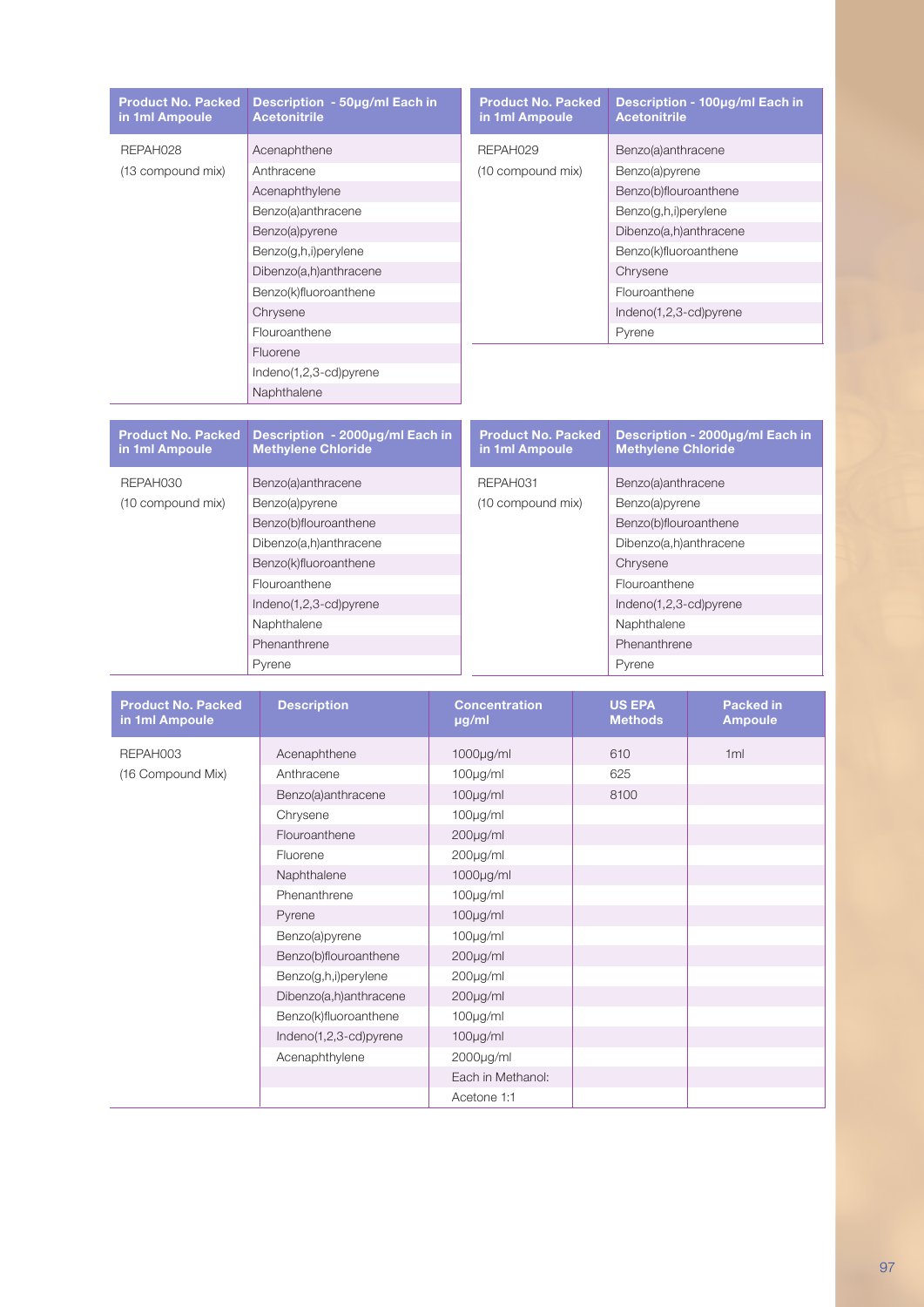| <b>Product No.</b> | <b>Description</b>     | <b>Concentration</b>     | <b>US EPA</b><br><b>Methods</b> | <b>Packed in</b><br>Ampoule |
|--------------------|------------------------|--------------------------|---------------------------------|-----------------------------|
| REPAH008           | Acenaphthene           | $1000$ µg/ml             | 8310                            | 1m                          |
| (16 Compound Mix   | Anthracene             | 50µg/ml                  |                                 |                             |
| for EPA 8310       | Benzo(a)anthracene     | $1\mu g/ml$              |                                 |                             |
| HPLC-UV/FLV)       | Chrysene               | 50µg/ml                  |                                 |                             |
|                    | Flouroanthene          | 50µg/ml                  |                                 |                             |
|                    | Fluorene               | $100\mu g/ml$            |                                 |                             |
|                    | Naphthalene            | $1000\mu g/ml$           |                                 |                             |
|                    | Phenanthrene           | 50µg/ml                  |                                 |                             |
|                    | Pyrene                 | 50µg/ml                  |                                 |                             |
|                    | Benzo(a)pyrene         | 5µg/ml                   |                                 |                             |
|                    | Benzo(b)flouroanthene  | $1 \mu g/ml$             |                                 |                             |
|                    | Benzo(g,h,i)perylene   | 5µg/ml                   |                                 |                             |
|                    | Dibenzo(a,h)anthracene | $10\mu g/ml$             |                                 |                             |
|                    | Benzo(k)fluoroanthene  | $1\mu g/ml$              |                                 |                             |
|                    | Indeno(1,2,3-cd)pyrene | $10\mu g/ml$             |                                 |                             |
|                    | Acenaphthylene         | 1000µg/ml                |                                 |                             |
|                    |                        | Each analyte at above    |                                 |                             |
|                    |                        | concentrations in        |                                 |                             |
|                    |                        | high-purity Acetonitrile |                                 |                             |

| <b>Product No. Packed</b><br>in 1ml Ampoule | Description - 100µg/ml Each in<br><b>Acetone</b> | <b>US EPA Methods</b> |
|---------------------------------------------|--------------------------------------------------|-----------------------|
| REPAH024                                    | Anthracene                                       | 525                   |
| (13 compound mix)                           | Acenaphthylene                                   |                       |
|                                             | Benzo(a)anthracene                               |                       |
|                                             | Benzo(a)pyrene                                   |                       |
|                                             | Benzo(b)flouroanthene                            |                       |
|                                             | Benzo(g,h,i)perylene                             |                       |
|                                             | Dibenzo(a,h)anthracene                           |                       |
|                                             | Benzo(k)fluoroanthene                            |                       |
|                                             | Chrysene                                         |                       |
|                                             | Fluorene                                         |                       |
|                                             | Indeno(1,2,3-cd)pyrene                           |                       |
|                                             | Phenanthrene                                     |                       |
|                                             | Pyrene                                           |                       |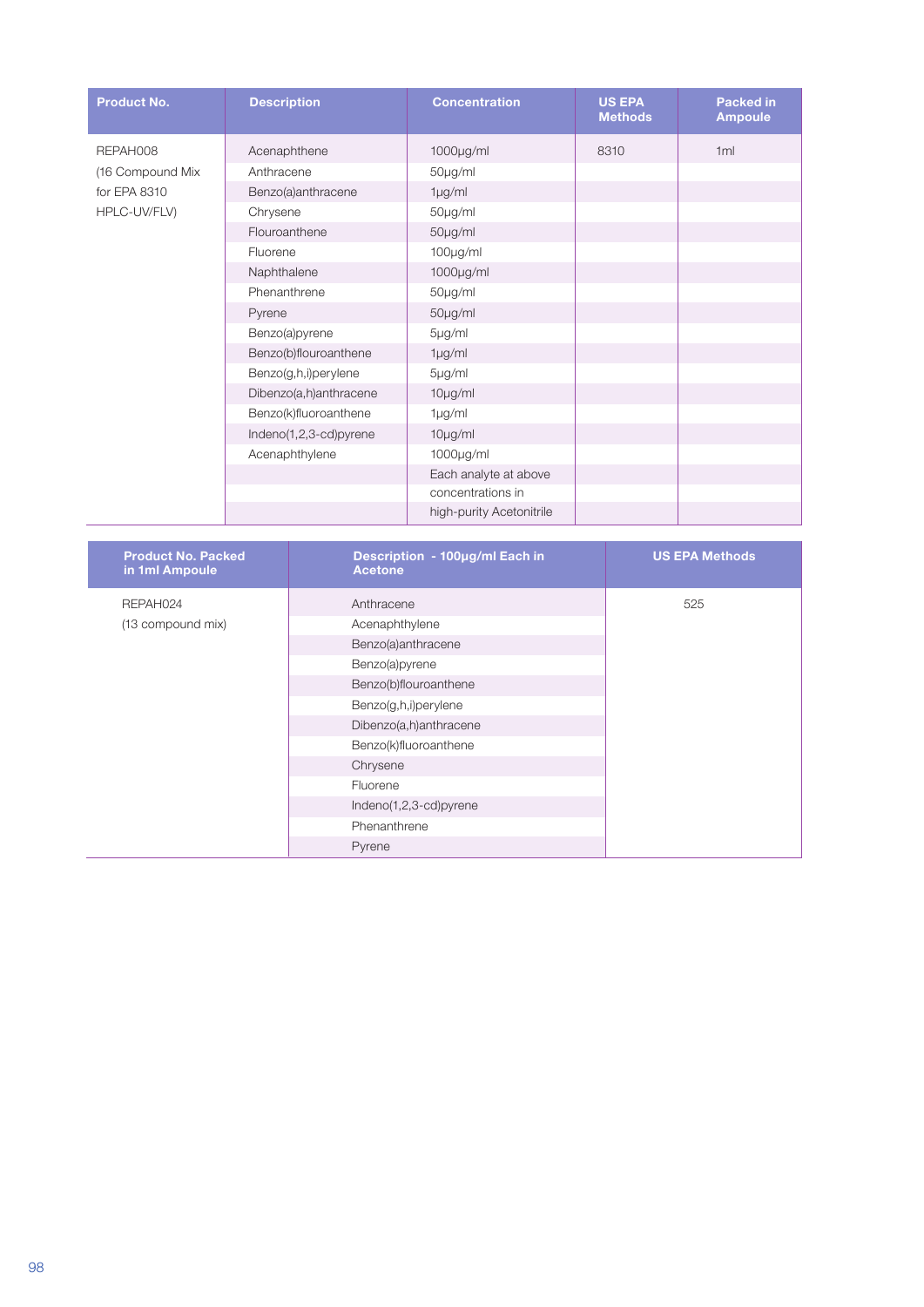| <b>Product No. Packed</b><br>in 1ml Ampoule | Description - 1000µg/ml Each in<br><b>Acetone</b> | <b>US EPA Methods</b> |
|---------------------------------------------|---------------------------------------------------|-----------------------|
| REPAH025                                    | Anthracene                                        | 525                   |
| (13 compound mix)                           | Acenaphthylene                                    |                       |
|                                             | Benzo(a)anthracene                                |                       |
|                                             | Benzo(a)pyrene                                    |                       |
|                                             | Benzo(b)flouroanthene                             |                       |
|                                             | Benzo(g,h,i)perylene                              |                       |
|                                             | Dibenzo(a,h)anthracene                            |                       |
|                                             | Benzo(k)fluoroanthene                             |                       |
|                                             | Chrysene                                          |                       |
|                                             | Fluorene                                          |                       |
|                                             | Indeno(1,2,3-cd)pyrene                            |                       |
|                                             | Phenanthrene                                      |                       |
|                                             | Pyrene                                            |                       |

| <b>Product No. Packed</b><br>in 1ml Ampoule | Description - 500µg/ml Each in<br><b>Acetone</b> | <b>US EPA Methods</b> |
|---------------------------------------------|--------------------------------------------------|-----------------------|
| REPAH026                                    | Anthracene                                       | 525                   |
| (13 compound mix)                           | Acenaphthylene                                   |                       |
|                                             | Benzo(a)anthracene                               |                       |
|                                             | Benzo(a)pyrene                                   |                       |
|                                             | Benzo(b)flouroanthene                            |                       |
|                                             | Benzo(g,h,i)perylene                             |                       |
|                                             | Dibenzo(a,h)anthracene                           |                       |
|                                             | Benzo(k)fluoroanthene                            |                       |
|                                             | Chrysene                                         |                       |
|                                             | Fluorene                                         |                       |
|                                             | Indeno(1,2,3-cd)pyrene                           |                       |
|                                             | Phenanthrene                                     |                       |
|                                             | Pyrene                                           |                       |

#### **Polycyclic Aromatic Hydrocarbons (PAHs) Single Component Standards**

| <b>Product No.</b>   | <b>Description</b> | <b>Concentration</b>      | <b>US EPA</b><br><b>Methods</b> | <b>Packed in</b><br><b>Ampoule</b> |
|----------------------|--------------------|---------------------------|---------------------------------|------------------------------------|
| REPAH <sub>101</sub> | Acenaphthene       | 2000ug/ml in high-purity  | 610, 625                        | 1ml                                |
|                      |                    | Toluene                   | 8100, 8310                      |                                    |
| REPAH102             | Anthracene         | 2,000µg/ml in high-purity | 610, 625                        | 1 <sub>m</sub>                     |
|                      |                    | Toluene                   | 8100, 8310                      |                                    |
| REPAH <sub>103</sub> | Benzo(a)anthracene | 2,000µg/ml in high-purity | 610, 625                        | 1ml                                |
|                      |                    | Toluene                   | 8100, 8310                      |                                    |
| REPAH104             | Chrysene           | 2,000µg/ml in high-purity | 610, 625                        | 1 <sub>m</sub>                     |
|                      |                    | Toluene                   | 8100, 8310                      |                                    |
| REPAH105             | Flouroanthene      | 2,000µg/ml in high-purity | 610, 625                        | 1ml                                |
|                      |                    | Toluene                   | 8100, 8310                      |                                    |
| REPAH106             | Fluorene           | 2,000µg/ml in high-purity | 610, 625                        | 1ml                                |
|                      |                    | Toluene                   | 8100, 8310                      |                                    |